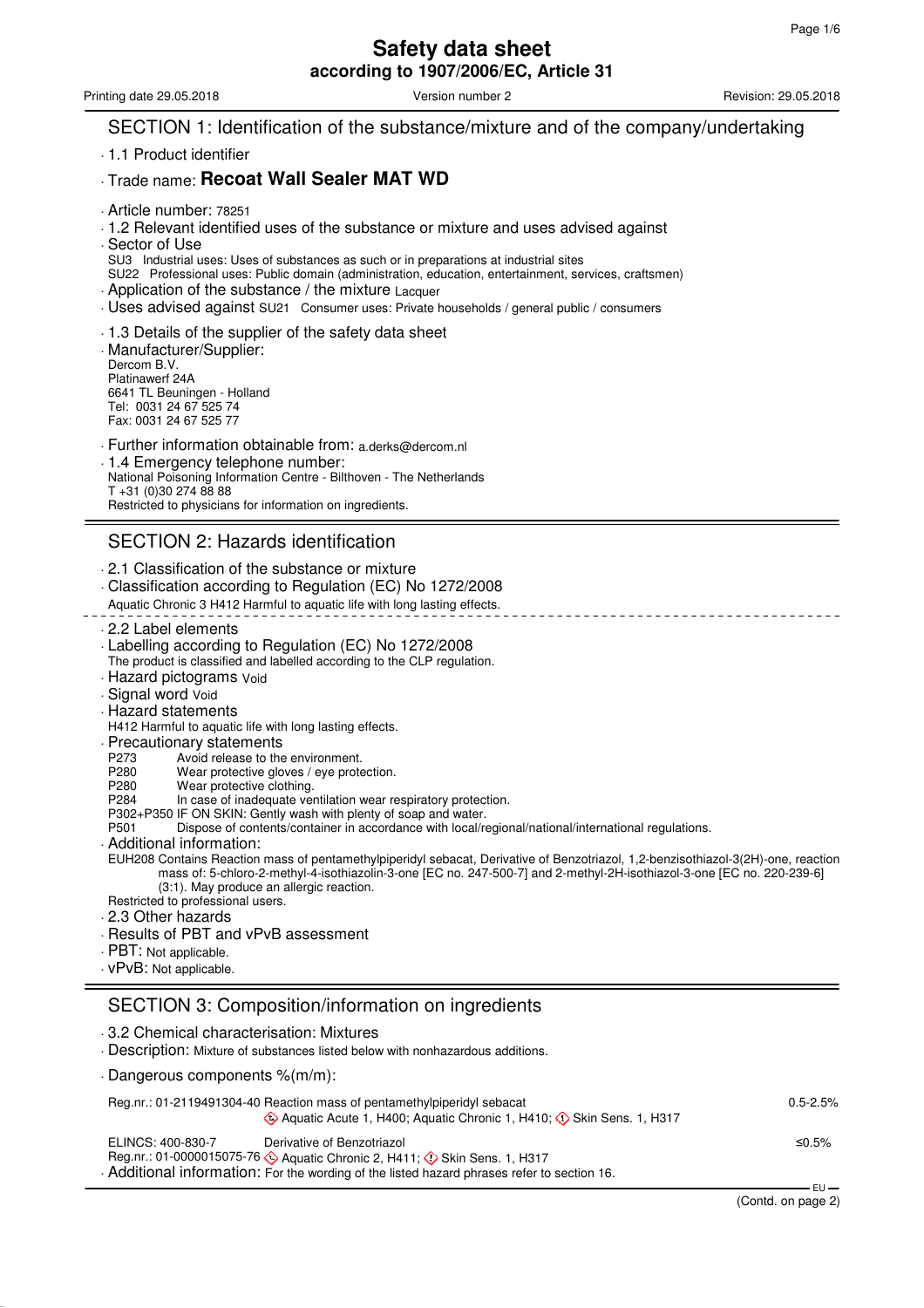Printing date 29.05.2018 **Version number 2** Version number 2 Revision: 29.05.2018

(Contd. of page 1)

# Trade name: **Recoat Wall Sealer MAT WD**

SECTION 4: First aid measures

- . 4.1 Description of first aid measures
- . General information: Immediately remove any clothing soiled by the product.
- . After inhalation: Supply fresh air; consult doctor in case of complaints.
- . After skin contact: Immediately wash with water and soap and rinse thoroughly.
- . After eye contact:
- Rinse opened eye for several minutes under running water. Then consult a doctor. Remove contactlenses.
- . After swallowing:
- Do not induce vomiting; call for medical help immediately. Rinse mouth.
- . 4.2 Most important symptoms and effects, both acute and delayed No further relevant information available.
- . 4.3 Indication of any immediate medical attention and special treatment needed
- No further relevant information available.

## SECTION 5: Firefighting measures

- . 5.1 Extinguishing media
- . Suitable extinguishing agents:
- Use fire extinguishing methods suitable to surrounding conditions.
- CO2 or powder. Fight larger fights with alcohol resistant foam.
- . 5.2 Special hazards arising from the substance or mixture Carbon monoxide (CO)
- . 5.3 Advice for firefighters
- . Protective equipment: Wear self-contained respiratory protective device.

# SECTION 6: Accidental release measures

- . 6.1 Personal precautions, protective equipment and emergency procedures Not required.
- . 6.2 Environmental precautions:
- Do not allow product to reach sewage system or any water course.
- Inform respective authorities in case of seepage into water course or sewage system.
- Do not allow to enter sewers/ surface or ground water.
- . 6.3 Methods and material for containment and cleaning up:
- Absorb with liquid-binding material (sand, diatomite, acid binders, universal binders, sawdust).
- Dispose contaminated material as waste according to item 13.
- . 6.4 Reference to other sections
- See Section 7 for information on safe handling.
- See Section 8 for information on personal protection equipment.
- See Section 13 for disposal information.

# SECTION 7: Handling and storage

- . 7.1 Precautions for safe handling No special precautions are necessary if used correctly.
- . Information about fire and explosion protection: No special measures required.
- . 7.2 Conditions for safe storage, including any incompatibilities
- . Storage:
- . Requirements to be met by storerooms and receptacles: Store only in the original receptacle.
- . Information about storage in one common storage facility: Store away from oxidising agents.
- . Further information about storage conditions: Protect from frost.
- . Storage class: 12
- . 7.3 Specific end use(s) No further relevant information available.

## SECTION 8: Exposure controls/personal protection

- . Additional information about design of technical facilities: No further data; see item 7.
- . 8.1 Control parameters
- . Ingredients with limit values that require monitoring at the workplace:
- The product does not contain any relevant quantities of materials with critical values that have to be monitored at the workplace. . DNELs

#### **Reaction mass of pentamethylpiperidyl sebacat**

Dermal Acute - short-term exposure - systemic effects 2.5 mg/kg bw/day (worker)

Long-term exposure - systemic effects 2.5 mg/kg bw/day (worker)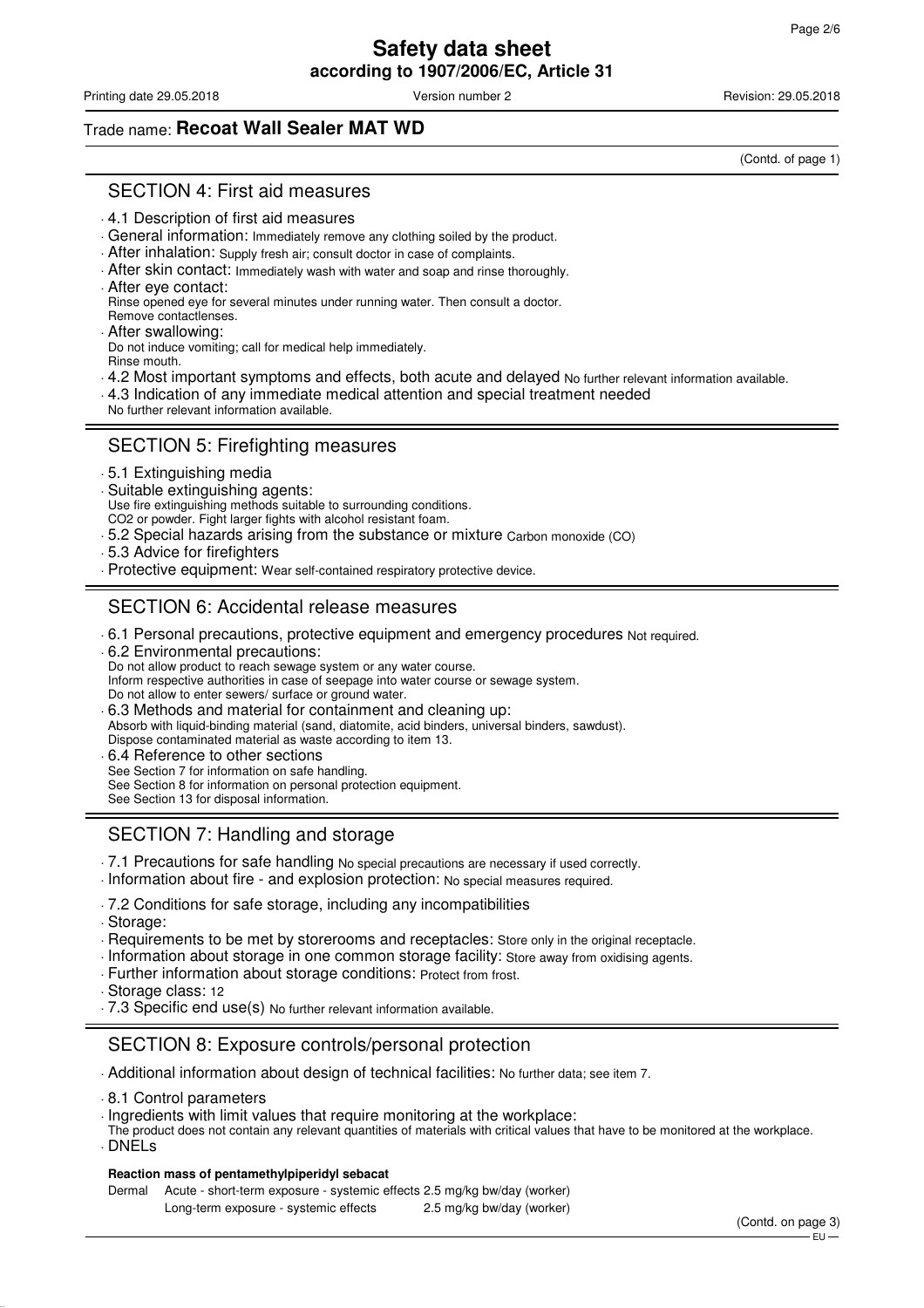Printing date 29.05.2018 **Printing date 29.05.2018** Version number 2 Revision: 29.05.2018

# Trade name: **Recoat Wall Sealer MAT WD**

|                                                                 |                                                                                                                                                                                                                                                                                                                                        |                                                                                                                                                                                                                                            | (Ooma. or pago ∠)  |
|-----------------------------------------------------------------|----------------------------------------------------------------------------------------------------------------------------------------------------------------------------------------------------------------------------------------------------------------------------------------------------------------------------------------|--------------------------------------------------------------------------------------------------------------------------------------------------------------------------------------------------------------------------------------------|--------------------|
|                                                                 | Inhalative Acute - short-term exposure - systemic effects 2.35 mg/m3 (worker)<br>Long-term exposure - systemic effects                                                                                                                                                                                                                 | 2.35 mg/m3 (worker)                                                                                                                                                                                                                        |                    |
| . PNECs                                                         | <b>Derivative of Benzotriazol</b><br>Dermal Long-term exposure - systemic effects<br>Inhalative Long-term exposure - systemic effects                                                                                                                                                                                                  | 0.5 mg/kg bw/day (worker)<br>0.35 mg/m3 (worker)                                                                                                                                                                                           |                    |
| PNEC 1 mg/l (STP)                                               | Reaction mass of pentamethylpiperidyl sebacat<br>PNEC 0.21 mg/kg (bd)<br>0.11 mg/kg (sediment marine water)<br>1.05 mg/kg (sediment freshwater)<br>0.0022 mg/l (aqua, freshwater)<br>0.00022 mg/l (aqua, marine water)<br>0.009 mg/l (intermittent release water)                                                                      |                                                                                                                                                                                                                                            |                    |
| PNEC 2 mg/kg (bd)                                               | <b>Derivative of Benzotriazol</b><br>0.306 mg/kg (sediment marine water)<br>3.06 mg/kg (sediment freshwater)<br>PNEC 10 mg/l (STP)<br>0.00023 mg/l (aqua, marine water)<br>0.0023 mg/l (aqua freshwater)<br>0.028 mg/l (intermittent release water)<br>. Additional information: The lists valid during the making were used as basis. |                                                                                                                                                                                                                                            |                    |
| Filter A.                                                       | 8.2 Exposure controls<br>. Personal protective equipment:<br>- Respiratory protection:<br>Short term filter device:<br>Protection of hands:                                                                                                                                                                                            | . General protective and hygienic measures: Wash hands before breaks and at the end of work.                                                                                                                                               |                    |
|                                                                 | Protective gloves                                                                                                                                                                                                                                                                                                                      |                                                                                                                                                                                                                                            |                    |
| Neoprene gloves                                                 | The glove material has to be impermeable and resistant to the product.<br>Material of gloves<br>Suitable materials for safety gloves (EN 374):<br>Penetration time of glove material<br>· Eye protection: Safety glasses<br>- Body protection: Protective work clothing                                                                | Selection of the glove material on consideration of the penetration times, rates of diffusion and the degradation<br>The exact break through time has to be found out by the manufacturer of the protective gloves and has to be observed. |                    |
|                                                                 | <b>SECTION 9: Physical and chemical properties</b>                                                                                                                                                                                                                                                                                     |                                                                                                                                                                                                                                            |                    |
| Appearance:<br>Form:<br>Colour:<br>. Odour:<br>Odour threshold: | .9.1 Information on basic physical and chemical properties<br>General Information                                                                                                                                                                                                                                                      | Fluid<br>According to product specification<br>Characteristic<br>Not determined.                                                                                                                                                           |                    |
| · pH-value:                                                     |                                                                                                                                                                                                                                                                                                                                        | Not determined.                                                                                                                                                                                                                            |                    |
|                                                                 | Change in condition<br>Melting point/freezing point:<br>Initial boiling point and boiling range: 100 °C                                                                                                                                                                                                                                | Undetermined.                                                                                                                                                                                                                              | (Contd. on page 4) |

 $\overline{\phantom{0}}$ (Contd. of page 2)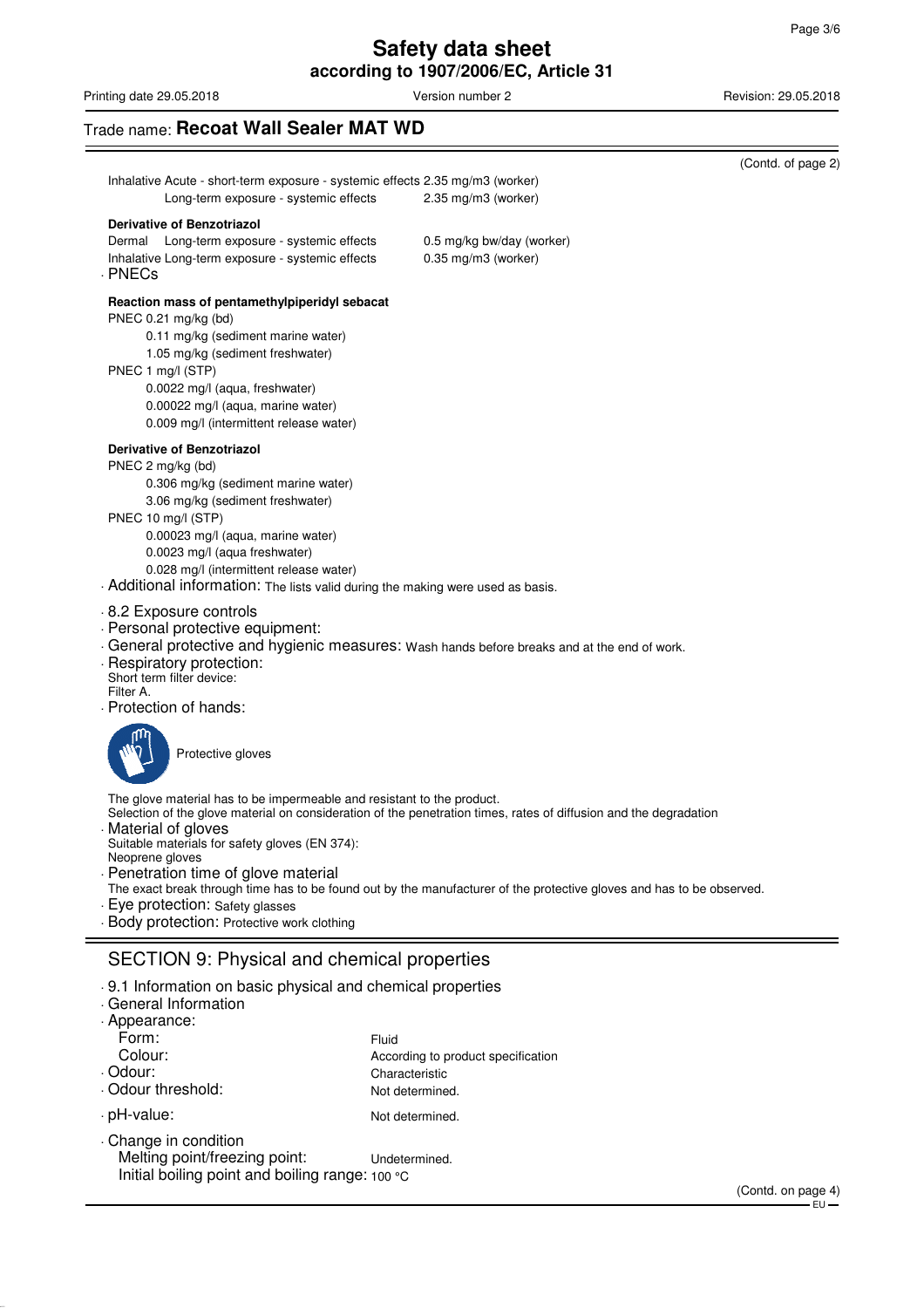Printing date 29.05.2018 **Version number 2** Version number 2 Revision: 29.05.2018

### Trade name: **Recoat Wall Sealer MAT WD**

|                                                                                   |                                                                       | (Contd. of page 3) |
|-----------------------------------------------------------------------------------|-----------------------------------------------------------------------|--------------------|
| · Flash point:                                                                    | Not applicable.                                                       |                    |
| · Flammability (solid, gas):                                                      | Not applicable.                                                       |                    |
| Decomposition temperature:                                                        | Not determined.                                                       |                    |
| . Auto-ignition temperature:                                                      | Product is not selfigniting.                                          |                    |
| . Explosive properties:                                                           | Product does not present an explosion hazard.                         |                    |
| · Explosion limits:<br>Lower:<br>Upper:                                           | Not determined.<br>Not determined.                                    |                    |
| Vapour pressure at 20 °C:                                                         | 23 hPa                                                                |                    |
| Density at 20 °C:<br>. Relative density<br>. Vapour density<br>- Evaporation rate | 1.19 $q/cm3$<br>Not determined.<br>Not determined.<br>Not determined. |                    |
| · Solubility in / Miscibility with<br>water:                                      | Slightly soluble.                                                     |                    |
| . Partition coefficient: n-octanol/water:                                         | Not determined.                                                       |                    |
| · Viscosity:<br>Dynamic at 20 °C:<br>Kinematic:                                   | 12,000 mPas<br>Not determined.                                        |                    |
| · Solvent content:<br>Organic solvents:<br>Water:<br>VOC (EC)                     | 2.1%<br>44.0%<br>2.13%                                                |                    |
| Solids content:<br>. 9.2 Other information                                        | 53.9%<br>No further relevant information available.                   |                    |

### SECTION 10: Stability and reactivity

. 10.1 Reactivity No further relevant information available.

- . 10.2 Chemical stability
- . Thermal decomposition / conditions to be avoided: No decomposition if used according to specifications.
- . 10.3 Possibility of hazardous reactions Reacts with strong oxidizing agents.
- . 10.4 Conditions to avoid High temperatures.
- . 10.5 Incompatible materials: Oxidizing agents
- . 10.6 Hazardous decomposition products: No dangerous decomposition products known.

## SECTION 11: Toxicological information

- . 11.1 Information on toxicological effects
- . Acute toxicity Based on available data, the classification criteria are not met.
- . LD/LC50 values relevant for classification:

#### **Derivative of Benzotriazol**

Oral LD50 >5,000 mg/kg (rat) (OESO 401)

- Dermal LD50 >2,000 ml/kg (rat) (OESO 402)
- . Primary irritant effect:
- . Skin corrosion/irritation Based on available data, the classification criteria are not met.
- . Serious eye damage/irritation Based on available data, the classification criteria are not met.
- . Respiratory or skin sensitisation Based on available data, the classification criteria are not met.
- . CMR effects (carcinogenity, mutagenicity and toxicity for reproduction)
- . Germ cell mutagenicity Based on available data, the classification criteria are not met.
- . Carcinogenicity Based on available data, the classification criteria are not met.
- . Reproductive toxicity Based on available data, the classification criteria are not met.
- . STOT-single exposure Based on available data, the classification criteria are not met.
- . STOT-repeated exposure Based on available data, the classification criteria are not met.

(Contd. on page 5) EU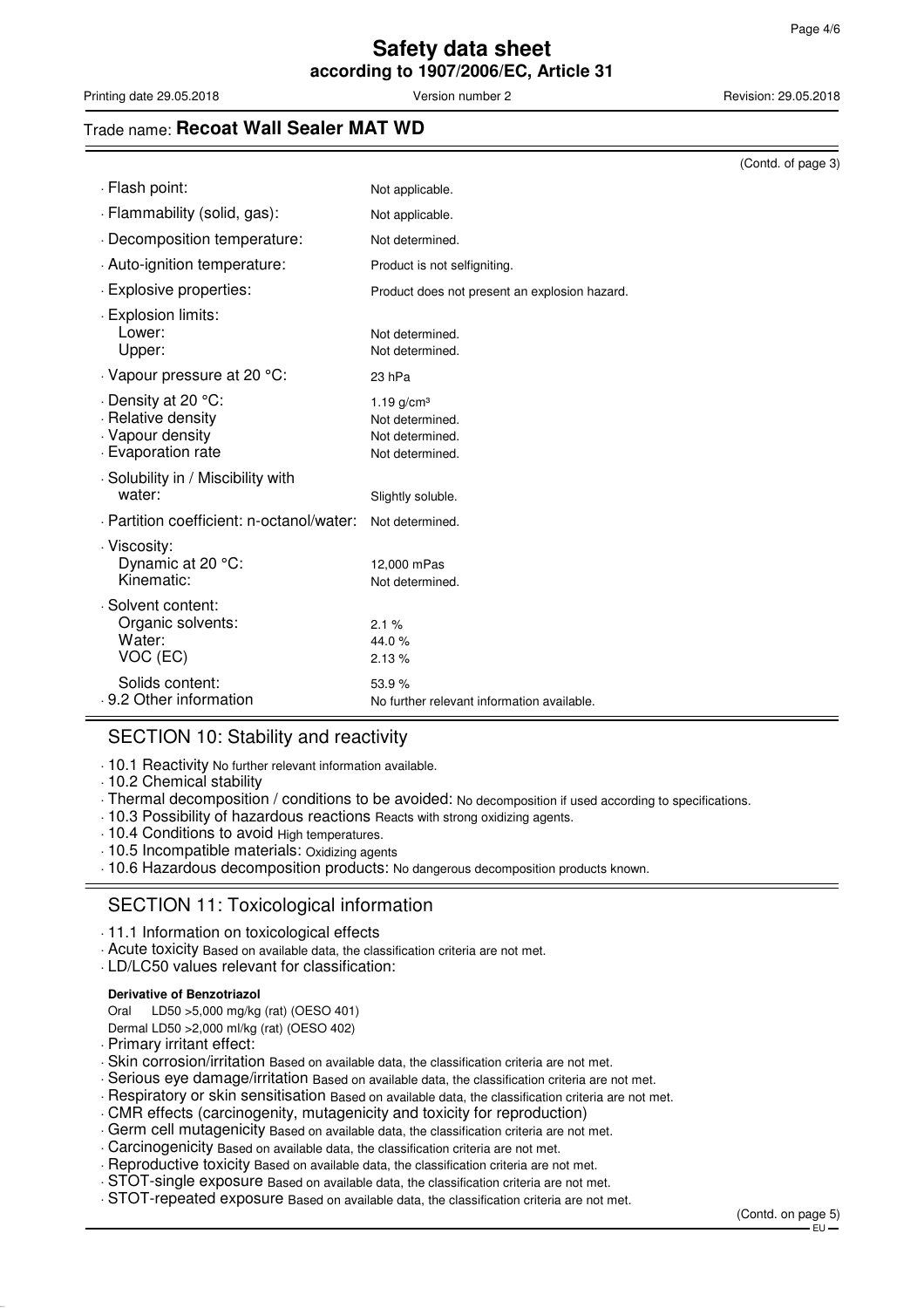(Contd. of page 4)

# **Safety data sheet according to 1907/2006/EC, Article 31**

Printing date 29.05.2018 **Version number 2** Version number 2 Revision: 29.05.2018

Trade name: **Recoat Wall Sealer MAT WD**

. Aspiration hazard Based on available data, the classification criteria are not met.

## SECTION 12: Ecological information

- . 12.1 Toxicity
- . Aquatic toxicity:

#### **Reaction mass of pentamethylpiperidyl sebacat**

|                   | NOEC/21d (dynamic) 1 mg/l (daphnia magna) (OESO 211) |
|-------------------|------------------------------------------------------|
| EC50/3h           | >100 mg/l (ac) (OESO 209)                            |
| EC50/72h (static) | 1.68 mg/l (desmodesmus supspicatus) (OESO 201)       |
| EC50/24h          | 20 mg/l (daphnia magna) (OESO 202)                   |
| LC50/96h          | 0.97 mg/l (lepomis macrochirus) (OESO 203)           |
|                   | 0.9 mg/l (Brachydanio rerio) (OESO 203)              |
|                   | 7.9 mg/l (oncorhynchus mykiss) (OESO 203)            |
|                   |                                                      |

#### **Derivative of Benzotriazol**

| NOEC/21d (dynamic) 0.78 mg/l (daphnia magna) (OESO 202) |  |  |  |  |  |
|---------------------------------------------------------|--|--|--|--|--|
|---------------------------------------------------------|--|--|--|--|--|

| EC10/72h (static) | 10 mg/l (pseudokirchneriella subcapitata) (OESO 201) |
|-------------------|------------------------------------------------------|
| EC50/3h (static)  | >1,000 mg/l (ac) (OESO 209)                          |
| LCO/14d           | >1,000 mg/kg (Eisenia foetida) (OESO 207)            |
| NOEC/56d          | 100 mg/kg (Eisenia foetida) (OESO 222)               |
| EC50/48h (static) | 4 mg/l (daphnia magna) (OESO 202)                    |
| EC50/72h (static) | $>9$ mg/l (algae) (OESO 201)                         |
|                   |                                                      |

- LC50/96h (static) mg/l (oncorhynchus mykiss)
- . 12.2 Persistence and degradability No further relevant information available.
- . 12.3 Bioaccumulative potential No further relevant information available.
- . 12.4 Mobility in soil No further relevant information available.
- . Ecotoxical effects:
- . Remark: Harmful to fish
- . Additional ecological information:
- . General notes:

Water hazard class 1 (German Regulation) (Self-assessment): slightly hazardous for water

Do not allow undiluted product or large quantities of it to reach ground water, water course or sewage system.

- Harmful to aquatic organisms
- . 12.5 Results of PBT and vPvB assessment
- . PBT: Not applicable.
- . vPvB: Not applicable.

. 12.6 Other adverse effects No further relevant information available.

### SECTION 13: Disposal considerations

- . 13.1 Waste treatment methods
- . Recommendation Must not be disposed together with household garbage. Do not allow product to reach sewage system.
- . European waste catalogue
- 16 10 01\* aqueous liquid wastes containing hazardous substances
- . Uncleaned packaging:
- . Recommendation: Disposal must be made according to official regulations.

### SECTION 14: Transport information

| 14.1 UN-Number                    |                 |
|-----------------------------------|-----------------|
| . ADR/ADN, ADN, IMDG, IATA        | Void            |
| 14.2 UN proper shipping name      |                 |
| ADR/ADN, ADN, IMDG, IATA          | Void            |
| . 14.3 Transport hazard class(es) |                 |
| . ADR/ADN, ADN, IMDG, IATA        |                 |
| . Class                           | Void            |
| 14.4 Packing group                |                 |
| - ADR/ADN, IMDG, IATA             | Void            |
| . 14.5 Environmental hazards:     | Not applicable. |
|                                   |                 |